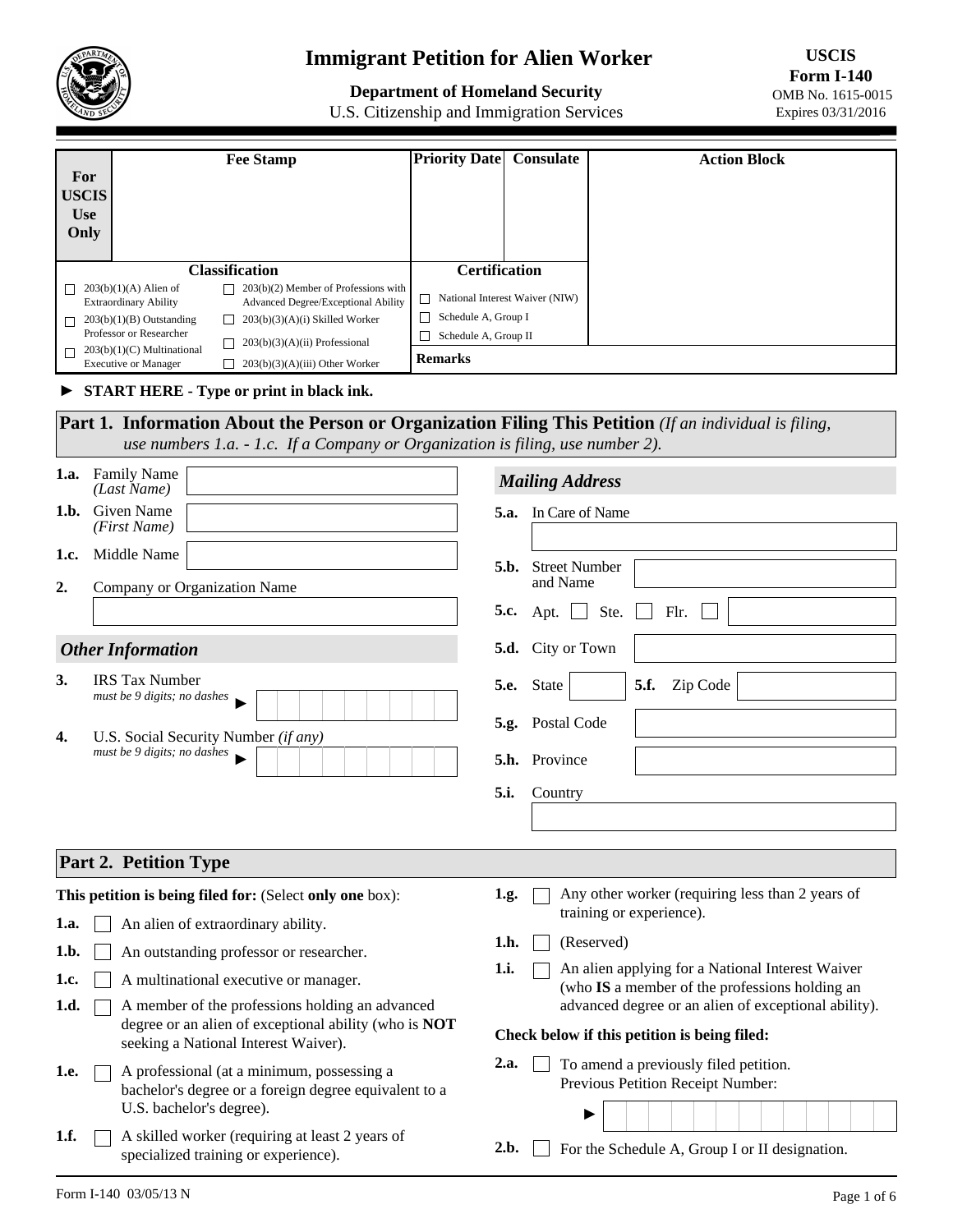|      | Part 3. Information About the Person for Whom You Are Filing             |      |                                                                                                              |
|------|--------------------------------------------------------------------------|------|--------------------------------------------------------------------------------------------------------------|
| 1.a. | <b>Family Name</b>                                                       | 9.   | Country of Citizenship                                                                                       |
| 1.b. | (Last Name)<br>Given Name                                                |      |                                                                                                              |
|      | (First Name)                                                             | 10.  | <b>Country of Nationality</b>                                                                                |
| 1.c. | Middle Name                                                              |      |                                                                                                              |
|      | <b>Mailing Address</b>                                                   | 11.  | Alien Registration Number (A-Number)                                                                         |
| 2.a. | In Care of Name                                                          |      | $\blacktriangleright$ A-                                                                                     |
|      |                                                                          | 12.  | U.S. Social Security Number (if any)                                                                         |
| 2.b. | <b>Street Number</b><br>and Name                                         |      | must be 9 digits; no dashes                                                                                  |
| 2.c. | Ste.<br>Flr.<br>Apt. $\Box$                                              |      | If in the United States, please provide the following                                                        |
|      | 2.d. City or Town                                                        |      | (complete all sections, as applicable):                                                                      |
| 2.e. | Zip Code<br>$\mathbf{r}$<br>2.f.<br>State                                | 13.  | Date of Arrival $(mm/dd/yyyy)$                                                                               |
| 2.g. | Postal Code                                                              |      | 14.a. I-94 Arrival-Departure Record Number:                                                                  |
|      |                                                                          |      |                                                                                                              |
| 2.h. | Province                                                                 |      | 14.b. Passport Number                                                                                        |
| 2.i. | Country                                                                  |      |                                                                                                              |
|      |                                                                          |      | 14.c. Travel Document Number                                                                                 |
|      | <b>Other Information</b>                                                 |      | 14.d. Country of Issuance for Passport or Travel Document                                                    |
| 3.   | E-mail Address (if any)                                                  |      |                                                                                                              |
|      |                                                                          |      | 14.e. Expiration Date for Passport or Travel Document                                                        |
| 4.   | Daytime Phone Number (                                                   |      | (mm/dd/yyyy)                                                                                                 |
| 5.   | Date of Birth $(mm/dd/yyyy)$                                             | 15.  | <b>Current Nonimmigrant Status</b>                                                                           |
| 6.   | City/Town/Village of Birth                                               |      |                                                                                                              |
|      |                                                                          | 16.  | Date Status Expires:<br>(mm/dd/yyyy)                                                                         |
| 7.   | State/Province of Birth                                                  |      |                                                                                                              |
|      |                                                                          |      |                                                                                                              |
| 8.   | Country of Birth                                                         |      |                                                                                                              |
|      |                                                                          |      |                                                                                                              |
|      | <b>Part 4. Processing Information</b>                                    |      |                                                                                                              |
|      | Complete the following for the person named in Part 3:<br>(Check one)    | 1.b. | Alien is in the United States and will apply for<br>adjustment of status to that of lawful permanent         |
| 1.a. | Alien will apply for a visa abroad at a U.S. Embassy<br>or consulate at: |      | resident.                                                                                                    |
|      | City or Town                                                             |      | Alien's country of current residence or, if now in the<br>United States, last country of permanent residence |
|      |                                                                          |      | abroad.                                                                                                      |
|      | Country                                                                  |      |                                                                                                              |
|      |                                                                          |      |                                                                                                              |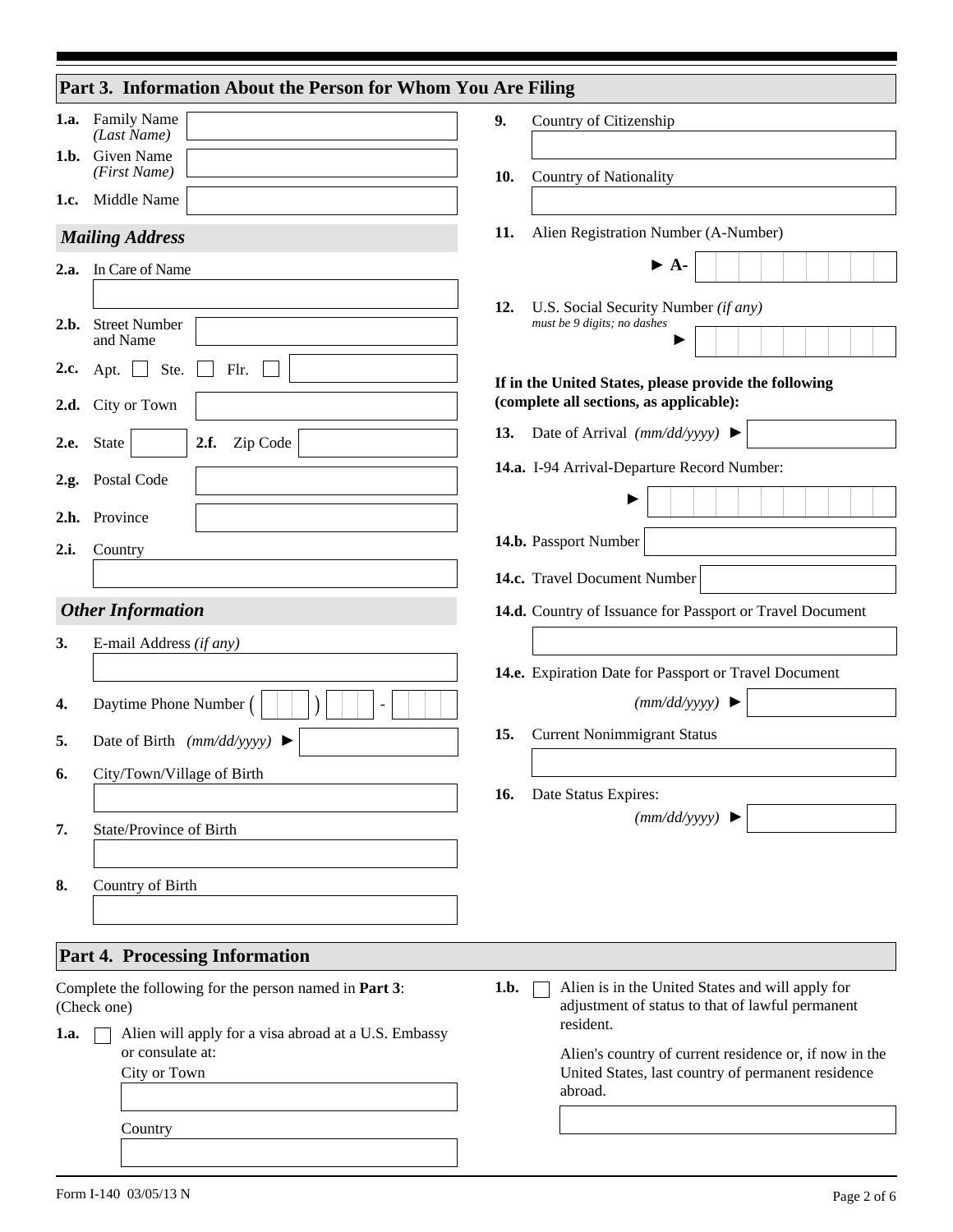|  |  | Part 4. Processing Information (continued) |  |
|--|--|--------------------------------------------|--|
|--|--|--------------------------------------------|--|

|      | person's foreign address:                 | If you provided a United States address in <b>Part 3</b> , provide the                                                              | 4.   | Are any other petition(s) or application(s) being filed with<br>this Form I-140?<br>Yes<br>$\blacksquare$ No                                                                  |
|------|-------------------------------------------|-------------------------------------------------------------------------------------------------------------------------------------|------|-------------------------------------------------------------------------------------------------------------------------------------------------------------------------------|
| 2.a. | <b>Street Number</b><br>and Name          |                                                                                                                                     |      | If you answered "Yes," check any applicable boxes:                                                                                                                            |
| 2.b. | Ste.<br>Apt. $\Box$                       | Flr.                                                                                                                                |      | Form I-485                                                                                                                                                                    |
|      | City or Town                              |                                                                                                                                     |      | Form I-131                                                                                                                                                                    |
| 2.c. |                                           |                                                                                                                                     |      | Form I-765                                                                                                                                                                    |
|      | 2.d. Postal Code                          |                                                                                                                                     |      | Other-Attach an explanation                                                                                                                                                   |
| 2.e. | Province                                  |                                                                                                                                     | 5.   | Is the person for whom you are filing in removal<br>proceedings?                                                                                                              |
| 2.f. | Country                                   |                                                                                                                                     |      | $\Box$ Yes - Attach an explanation<br>$\Box$ No                                                                                                                               |
|      |                                           | If the person's native alphabet is other than Roman letters, write<br>the person's foreign name and address in the native alphabet: | 6.   | Has any immigrant visa petition ever been filed by or on<br>behalf of this person?                                                                                            |
| 3.a. | <b>Family Name</b>                        |                                                                                                                                     |      | $\neg$ No<br>$\sqrt{\text{Yes - Attack}}$ Attach an explanation                                                                                                               |
| 3.b. | (Last Name)<br>Given Name<br>(First Name) |                                                                                                                                     | 7.   | Is the petition being filed without an original labor<br>certification because the original labor certification was<br>previously submitted in support of another Form I-140? |
| 3.c. | Middle Name                               |                                                                                                                                     |      | Yes - Attach an explanation<br>N <sub>o</sub>                                                                                                                                 |
|      | <b>Mailing Address</b>                    |                                                                                                                                     | 8.   | If the petition is being filed without an original labor                                                                                                                      |
| 3.d. | <b>Street Number</b><br>and Name          |                                                                                                                                     |      | certification, are you requesting that USCIS request a<br>duplicate labor certification from the Department of Labor?                                                         |
| 3.e. | Ste.<br>Apt. $\Box$                       | Flr.                                                                                                                                |      | $\neg$ No<br>Yes - Attach an explanation                                                                                                                                      |
|      |                                           |                                                                                                                                     |      | If you answered "Yes" to any of questions 4 through 8,                                                                                                                        |
| 3.f. | City or Town                              |                                                                                                                                     |      | provide the case number, office location, date of decision,<br>and disposition of the decision on a separate sheet of paper.                                                  |
|      | 3.g. Postal Code                          |                                                                                                                                     |      |                                                                                                                                                                               |
|      | 3.h. Province                             |                                                                                                                                     |      |                                                                                                                                                                               |
| 3.i. | Country                                   |                                                                                                                                     |      |                                                                                                                                                                               |
|      |                                           | <b>Part 5. Additional Information About the Petitioner</b>                                                                          |      |                                                                                                                                                                               |
|      |                                           | Type of petitioner (Select only one box):                                                                                           | 2.c. | Current Number of U.S. Employees                                                                                                                                              |
| 1.a. | Employer                                  |                                                                                                                                     |      |                                                                                                                                                                               |
| 1.b. | Self                                      |                                                                                                                                     | 2.d. | <b>Gross Annual Income</b>                                                                                                                                                    |
| 1.c. |                                           | Other (Explain, e.g., Permanent Resident, U.S. citizen                                                                              |      |                                                                                                                                                                               |
|      |                                           | or any other person filing on behalf of the alien)                                                                                  | 2.e. | Net Annual Income                                                                                                                                                             |
|      |                                           |                                                                                                                                     | 2.f. | <b>NAICS</b> Code                                                                                                                                                             |
|      | If a company, give the following:         |                                                                                                                                     | 2.g. | Labor Certification DOL/ETA Case Number                                                                                                                                       |
| 2.a. | Type of Business                          |                                                                                                                                     |      |                                                                                                                                                                               |
|      |                                           |                                                                                                                                     |      |                                                                                                                                                                               |
|      |                                           | <b>2.b.</b> Date Established ( $mm/dd/yyyy$ ) $\blacktriangleright$                                                                 |      |                                                                                                                                                                               |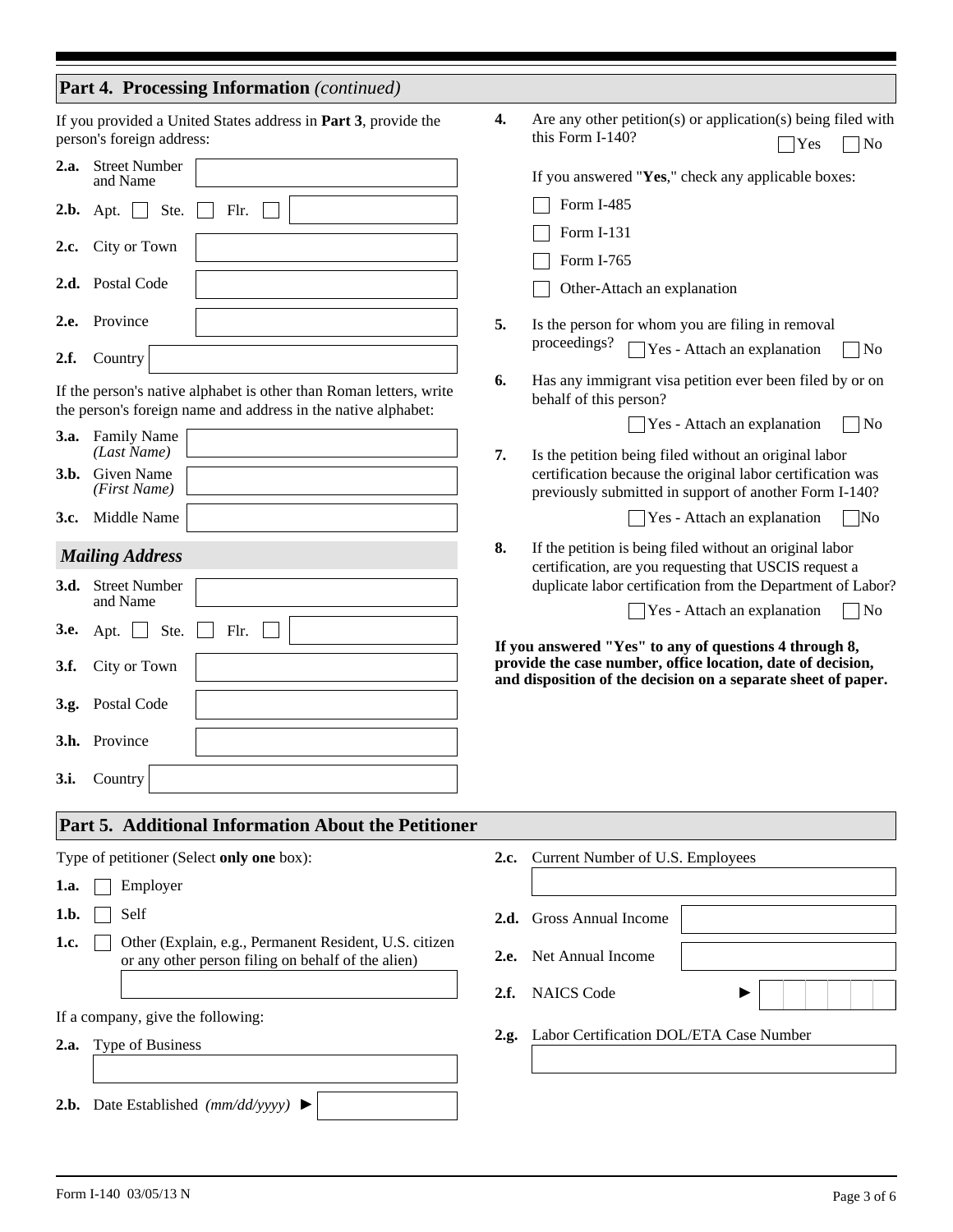|      | <b>Part 5. Additional Information About the Petitioner</b> (continued) |             |                                                                 |                       |
|------|------------------------------------------------------------------------|-------------|-----------------------------------------------------------------|-----------------------|
|      | 2.h. Labor Certification DOL/ETA Filing Date                           |             | If an individual, give following:                               |                       |
|      | (mm/dd/yyyy)                                                           | <b>3.a.</b> | Occupation                                                      |                       |
| 2.i. | Labor Certification Expiration Date                                    |             |                                                                 |                       |
|      | (mm/dd/yyyy)                                                           | 3.b.        | Annual Income                                                   |                       |
|      |                                                                        |             |                                                                 |                       |
|      | Part 6. Basic Information About the Proposed Employment                |             |                                                                 |                       |
| 1.   | Job Title                                                              | 6.          | Is this a permanent position?                                   | Yes<br>N <sub>o</sub> |
| 2.   | <b>SOC</b> Code<br>▶<br>$\overline{\phantom{a}}$                       | 7.          | Is this a new position?                                         | Yes<br> No            |
| 3.   | Nontechnical Description of Job                                        | 8.          | Wages:<br>\$                                                    | per                   |
|      |                                                                        |             | (Specify hour, week, month, or year)                            |                       |
|      |                                                                        | Part 1.     | Address where the person will work if different from address in |                       |
|      |                                                                        | <b>9.a.</b> | <b>Street Number</b><br>and Name                                |                       |
| 4.   | Is this a full-time position?<br>N <sub>o</sub><br>Yes                 |             | Ste.<br>Flr.<br><b>9.b.</b> Apt. $\Box$                         |                       |
| 5.   | If the answer to <b>Number 4</b> is "No," how many hours per           | 9.c.        | City or Town                                                    |                       |
|      | week for the position?                                                 |             | 9.d. State<br>Zip Code<br>9.e.                                  |                       |

## **Part 7. Information on Spouse and All Children of the Person for Whom You Are Filing**

List husband/wife and all children related to the individual for whom the petition is being filed. Also, note if the individual will be applying for a visa abroad or for adjustment of status as the dependent of the individual for whom the petition is filed. Provide an attachment of additional family members, if needed.

|      | <b>Person 1</b>                                                   | <b>Person 2</b>                                                         |
|------|-------------------------------------------------------------------|-------------------------------------------------------------------------|
| 1.a. | <b>Family Name</b><br>(Last Name)                                 | <b>Family Name</b><br>2.a.<br>(Last Name)                               |
| 1.b. | Given Name<br>(First Name)                                        | <b>Given Name</b><br>2.b.<br>(First Name)                               |
| 1.c. | Middle Name                                                       | Middle Name<br>2.c.                                                     |
|      | 1.d. Date of Birth<br>(mm/dd/yyyy)                                | 2.d. Date of Birth<br>(mm/dd/yyyy)                                      |
|      | <b>1.e.</b> Country of Birth                                      | 2.e. Country of Birth                                                   |
|      |                                                                   |                                                                         |
| 1.f. | Relationship                                                      | 2.f.<br>Relationship                                                    |
| 1.g. | Applying for Adjustment of Status?<br>Yes<br>No<br>$\blacksquare$ | $\Box$ Yes<br>2.g. Applying for Adjustment of Status?<br>N <sub>0</sub> |
|      | No<br>Yes<br><b>1.h.</b> Applying for Visa Abroad?                | N <sub>o</sub><br>Yes<br>2.h. Applying for Visa Abroad?                 |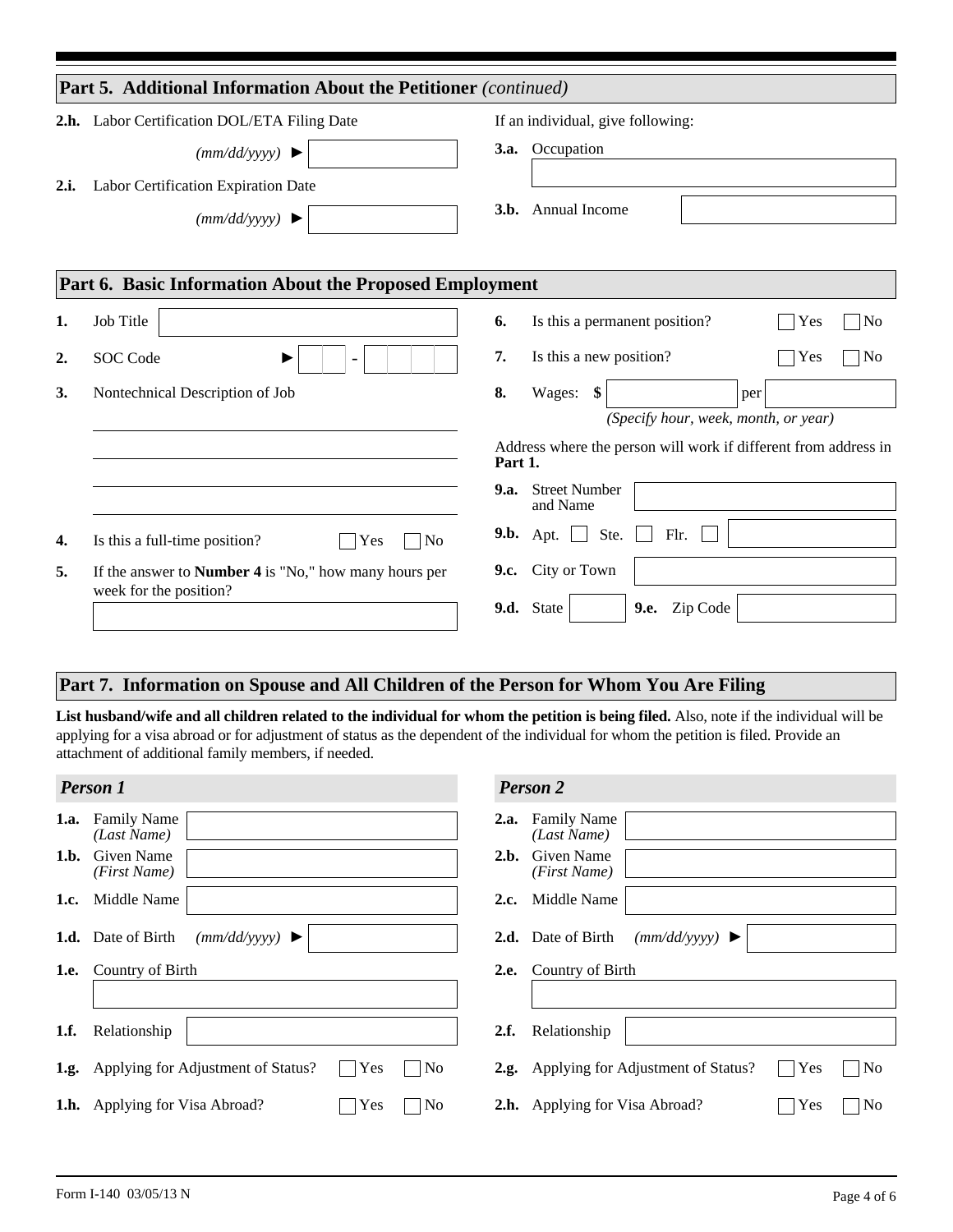|                                                                           | Part 7. Information on Spouse and All Children of the Person for Whom You Are Filing (continued) |
|---------------------------------------------------------------------------|--------------------------------------------------------------------------------------------------|
| Person 3                                                                  | Person 5                                                                                         |
| 3.a. Family Name                                                          | 5.a. Family Name                                                                                 |
| (Last Name)                                                               | (Last Name)                                                                                      |
| <b>Given Name</b>                                                         | <b>Given Name</b>                                                                                |
| 3.b.                                                                      | 5.b.                                                                                             |
| (First Name)                                                              | (First Name)                                                                                     |
| Middle Name                                                               | Middle Name                                                                                      |
| 3.c.                                                                      | 5.c.                                                                                             |
| (mm/dd/yyyy)                                                              | (mm/dd/yyyy)                                                                                     |
| 3.d. Date of Birth                                                        | 5.d. Date of Birth                                                                               |
| Country of Birth                                                          | Country of Birth                                                                                 |
| 3.e.                                                                      | 5.e.                                                                                             |
| 3.f.                                                                      | 5.f.                                                                                             |
| Relationship                                                              | Relationship                                                                                     |
| Applying for Adjustment of Status?<br>Yes<br>3.g.                         | No<br>N <sub>o</sub><br>Applying for Adjustment of Status?<br>Yes<br>5.g.                        |
| <b>3.h.</b> Applying for Visa Abroad?<br>Yes                              | No<br>N <sub>0</sub><br><b>5.h.</b> Applying for Visa Abroad?<br>Yes                             |
| Person 4                                                                  | Person 6                                                                                         |
| <b>Family Name</b><br>4.a.<br>(Last Name)                                 | <b>6.a.</b> Family Name<br>(Last Name)                                                           |
| Given Name                                                                | Given Name                                                                                       |
| 4.b.                                                                      | 6.b.                                                                                             |
| (First Name)                                                              | (First Name)                                                                                     |
| Middle Name                                                               | Middle Name                                                                                      |
| 4.c.                                                                      | 6.c.                                                                                             |
| 4.d. Date of Birth                                                        | <b>6.d.</b> Date of Birth                                                                        |
| (mm/dd/yyyy)                                                              | (mm/dd/yyyy)                                                                                     |
| Country of Birth                                                          | Country of Birth                                                                                 |
| 4.e.                                                                      | 6.e.                                                                                             |
|                                                                           |                                                                                                  |
| 4.f.                                                                      | 6.f.                                                                                             |
| Relationship                                                              | Relationship                                                                                     |
| 4.g. Applying for Adjustment of Status?<br>Yes                            | 6.g. Applying for Adjustment of Status?<br>No<br>Yes<br>$\overline{\rm No}$                      |
| <b>4.h.</b> Applying for Visa Abroad?<br>Yes                              | <b>6.h.</b> Applying for Visa Abroad?<br>N <sub>0</sub><br>Yes<br>No                             |
| <b>Part 8. Signature of Petitioner</b>                                    |                                                                                                  |
| I certify, under penalty of perjury under the laws of the United States   | Daytime Phone Number<br>2.                                                                       |
| of America, that this petition and the evidence submitted with it are all | Mobile Phone Number                                                                              |
| true and correct. I authorize U.S. Citizenship and Immigration Services   | 3.                                                                                               |
| (USCIS) to release to other government agencies any information from      | E-mail Address (if any)                                                                          |
| my USCIS records, if USCIS determines that such action is necessary       | 4.                                                                                               |

**1.a.** Signature of Petitioner

to determine eligibility for the benefit sought.

**1.b.** Date of Signature *(mm/dd/yyyy)* ►

**Job Title of Position with Petitioning Employer, If the Petition Is Being Filed by an Employer 5.**

**NOTE:** *If you do not fully complete this form or fail to submit the required documents listed in the instructions, a final decision on your petition may be delayed or the petition may be denied.*